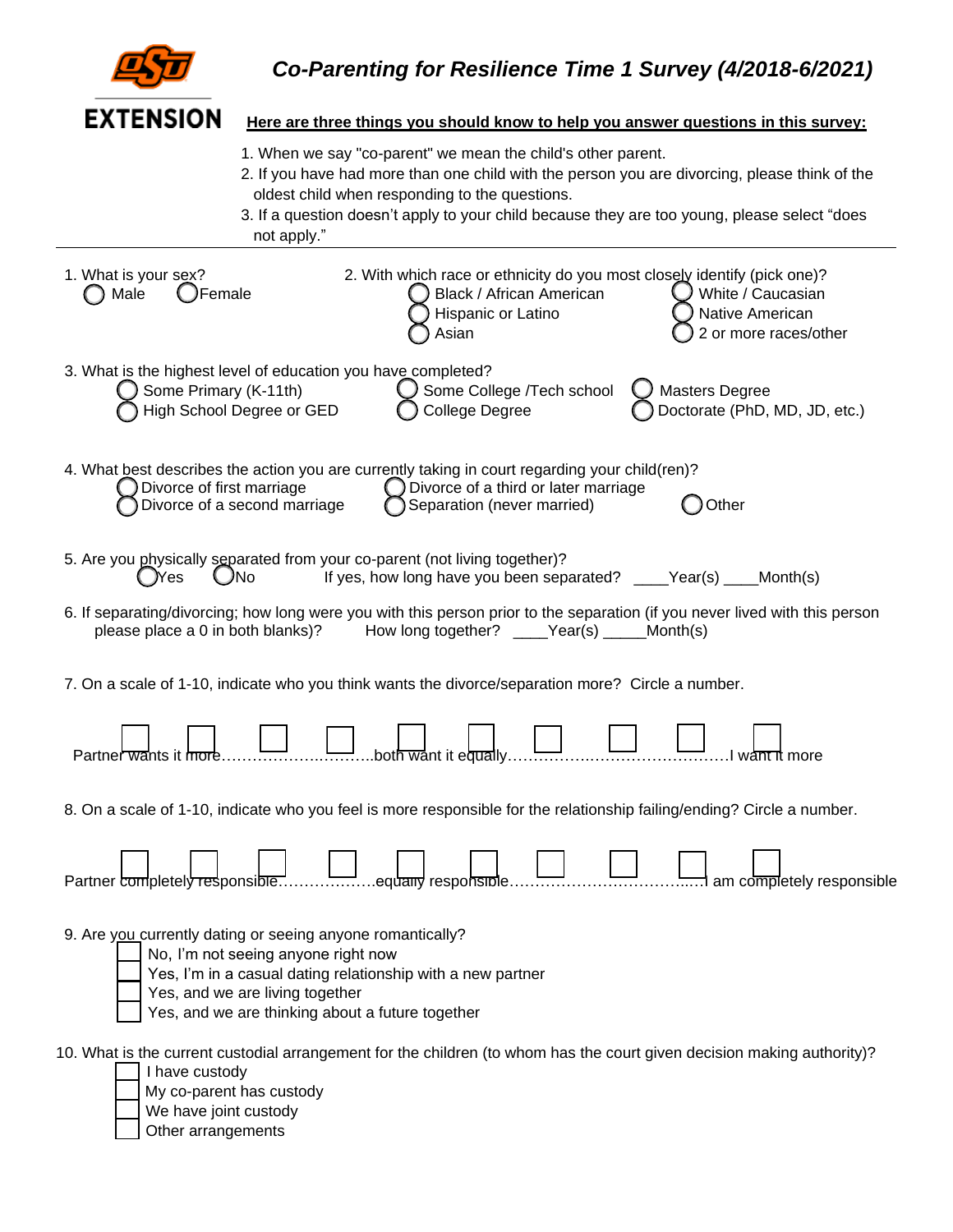11. For the following questions we are only interested in the children involved in this current separation / divorce, or who were living in your home at the time of your separation or divorce.

|                   |                                                                                                                                                | <b>Child</b><br>1 | Child<br>$\overline{2}$ | <b>Child</b><br>3 | <b>Child</b><br>4 | <b>Child</b><br>5 | <b>Child</b><br>6 | <b>Child</b><br>7 | <b>Child</b><br>8 |
|-------------------|------------------------------------------------------------------------------------------------------------------------------------------------|-------------------|-------------------------|-------------------|-------------------|-------------------|-------------------|-------------------|-------------------|
| la)               | Age of child? If less than 1, write "infant"                                                                                                   |                   |                         |                   |                   |                   |                   |                   |                   |
| lb)               | Male or female? M or F                                                                                                                         |                   |                         |                   |                   |                   |                   |                   |                   |
| C)                | Is this your biological child? Yes or No?                                                                                                      |                   |                         |                   |                   |                   |                   |                   |                   |
| d)                | Is this child adopted? Yes or No?                                                                                                              |                   |                         |                   |                   |                   |                   |                   |                   |
| le)               | Does this child have any special needs? Yes or No?                                                                                             |                   |                         |                   |                   |                   |                   |                   |                   |
| f)                | Do you have physical custody of this child?<br>Yes or No?                                                                                      |                   |                         |                   |                   |                   |                   |                   |                   |
| g)                | Is this child's contact with their other parent limited<br>due to geographical location, prison, etc.?<br>Yes or No?                           |                   |                         |                   |                   |                   |                   |                   |                   |
| $\vert h \rangle$ | All things considered (emotional, physical, spiritual,<br>academic), how well is this child adjusting to the<br>divorce?<br>(Scale of 1 to 10) |                   |                         |                   |                   |                   |                   |                   |                   |
| $\vert i \rangle$ | In the past 30 days, how many days did this child<br>spend with you?<br>$(1-30)$                                                               |                   |                         |                   |                   |                   |                   |                   |                   |
| lj)               | In the past 30 days, how many nights did this child<br>spend with you?<br>$(1-30)$                                                             |                   |                         |                   |                   |                   |                   |                   |                   |
| Ik)               | In the past 30 days, how many days did you have<br>some form of contact with this child (via phone,<br>text, etc.)?<br>$(1-30)$                |                   |                         |                   |                   |                   |                   |                   |                   |

12. For the following questions, think of your oldest child, under the age of 18, with your co-parent (the other person in this case). If the question does not apply due to the child's young age, mark "does not apply."

| <b>MY CHILD </b>                                              | <b>Not</b><br>true | <b>Somewhat</b><br>true | <b>Certainly</b><br>true | <b>Does Not</b><br><b>Apply</b> |
|---------------------------------------------------------------|--------------------|-------------------------|--------------------------|---------------------------------|
| a) Is considerate of other people's feelings                  |                    |                         |                          |                                 |
| Is restless, overactive, cannot stay still for long<br>b)     |                    |                         |                          |                                 |
| Often complains of headaches, stomachaches, or sickness<br>C) |                    |                         |                          |                                 |
| Shares readily with other children<br>d)                      |                    |                         |                          |                                 |
| Often loses his/her temper<br>e)                              |                    |                         |                          |                                 |
| f)<br>Is rather solitary, prefers to play alone               |                    |                         |                          |                                 |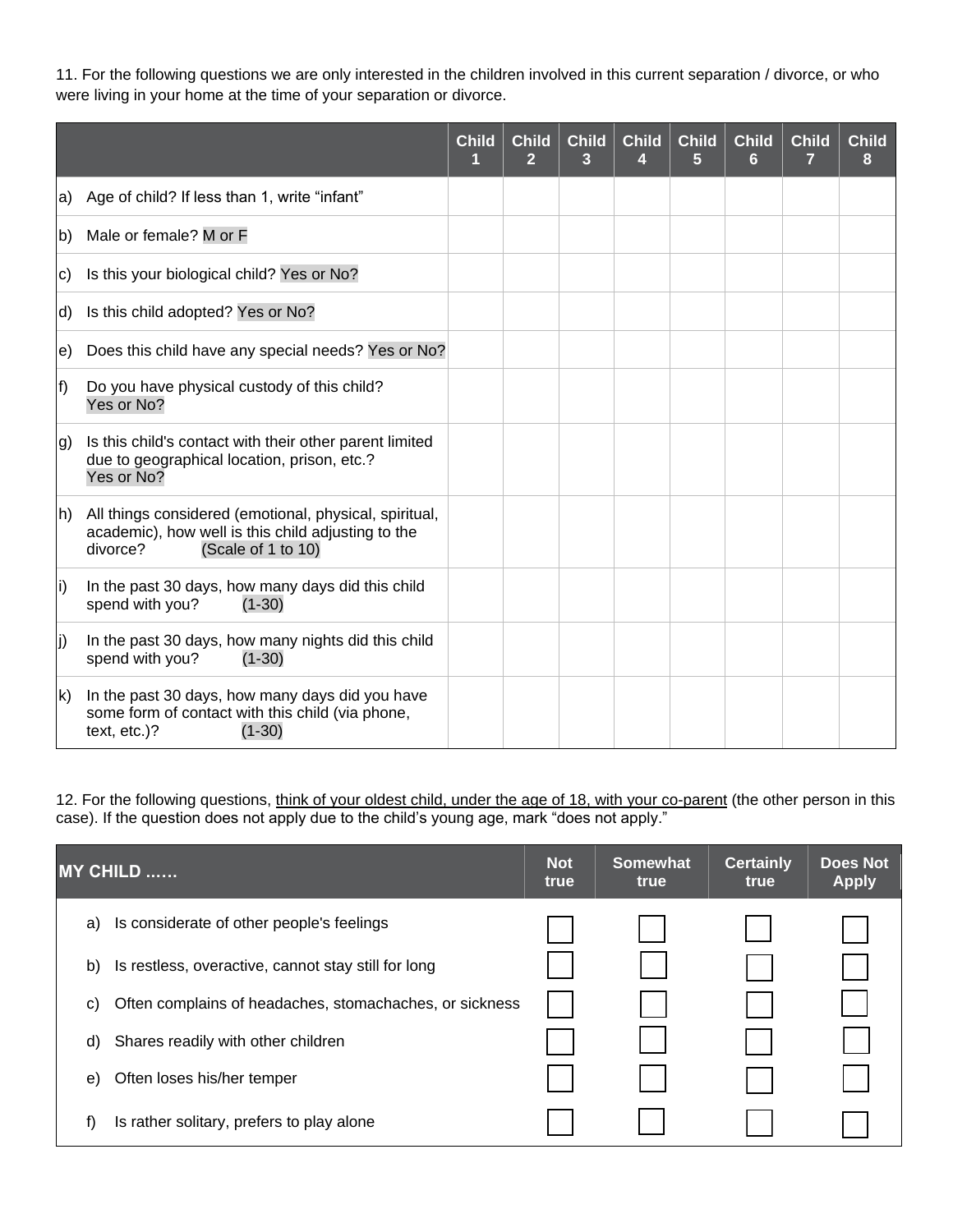|    | MY CHILD                                                           | <b>Not</b><br>true | <b>Somewhat</b><br>true | <b>Certainly</b><br>true | <b>Does Not</b><br><b>Apply</b> |
|----|--------------------------------------------------------------------|--------------------|-------------------------|--------------------------|---------------------------------|
| g) | Is generally well behaved, usually does what adults<br>request     |                    |                         |                          |                                 |
| h) | Has many worries or often seems worried                            |                    |                         |                          |                                 |
| i) | Is helpful if someone is hurt, upset, or feeling ill               |                    |                         |                          |                                 |
| j) | Is constantly fidgeting or squirming                               |                    |                         |                          |                                 |
| k) | Has at least one good friend                                       |                    |                         |                          |                                 |
| I) | Often fights with other children or bullies them                   |                    |                         |                          |                                 |
| m) | Often unhappy, depressed or tearful                                |                    |                         |                          |                                 |
| n) | Is generally liked by other children                               |                    |                         |                          |                                 |
| O) | Is easily distracted, concentration wanders                        |                    |                         |                          |                                 |
| p) | Is nervous or clingy in new situations, easily loses<br>confidence |                    |                         |                          |                                 |
| q) | Is kind to younger children                                        |                    |                         |                          |                                 |
| r) | Often lies or cheats                                               |                    |                         |                          |                                 |
| S) | Is picked on or bullied by other children                          |                    |                         |                          |                                 |
| t) | Often offers to help others (parents, teachers, other<br>children) |                    |                         |                          |                                 |
| u) | Thinks things out before acting                                    |                    |                         |                          |                                 |
| V) | Steals from home, school, or elsewhere                             |                    |                         |                          |                                 |
| W) | Gets along better with adults than with other children             |                    |                         |                          |                                 |
| X) | Has many fears, is easily scared                                   |                    |                         |                          |                                 |
| y) | Has a good attention span, sees work through to the end            |                    |                         |                          |                                 |

## 13. Now we would like to ask some questions about you.

|     | During the last month, how often have you                                     | $0 =$ Never | $1 =$ Almost<br><b>Never</b> | $2 =$<br><b>Sometimes</b> | $3 =$ Fairly<br><b>Often</b> | $4 = Very$<br><b>Often</b> |
|-----|-------------------------------------------------------------------------------|-------------|------------------------------|---------------------------|------------------------------|----------------------------|
| la) | Felt that you were unable to control the important<br>things in your life?    |             |                              |                           |                              |                            |
| b)  | Felt confident about your ability to handle your<br>personal problems?        |             |                              |                           |                              |                            |
| c)  | Felt that things were going your way?                                         |             |                              |                           |                              |                            |
| (d  | Felt difficulties were piling up so high that you could<br>not overcome them? |             |                              |                           |                              |                            |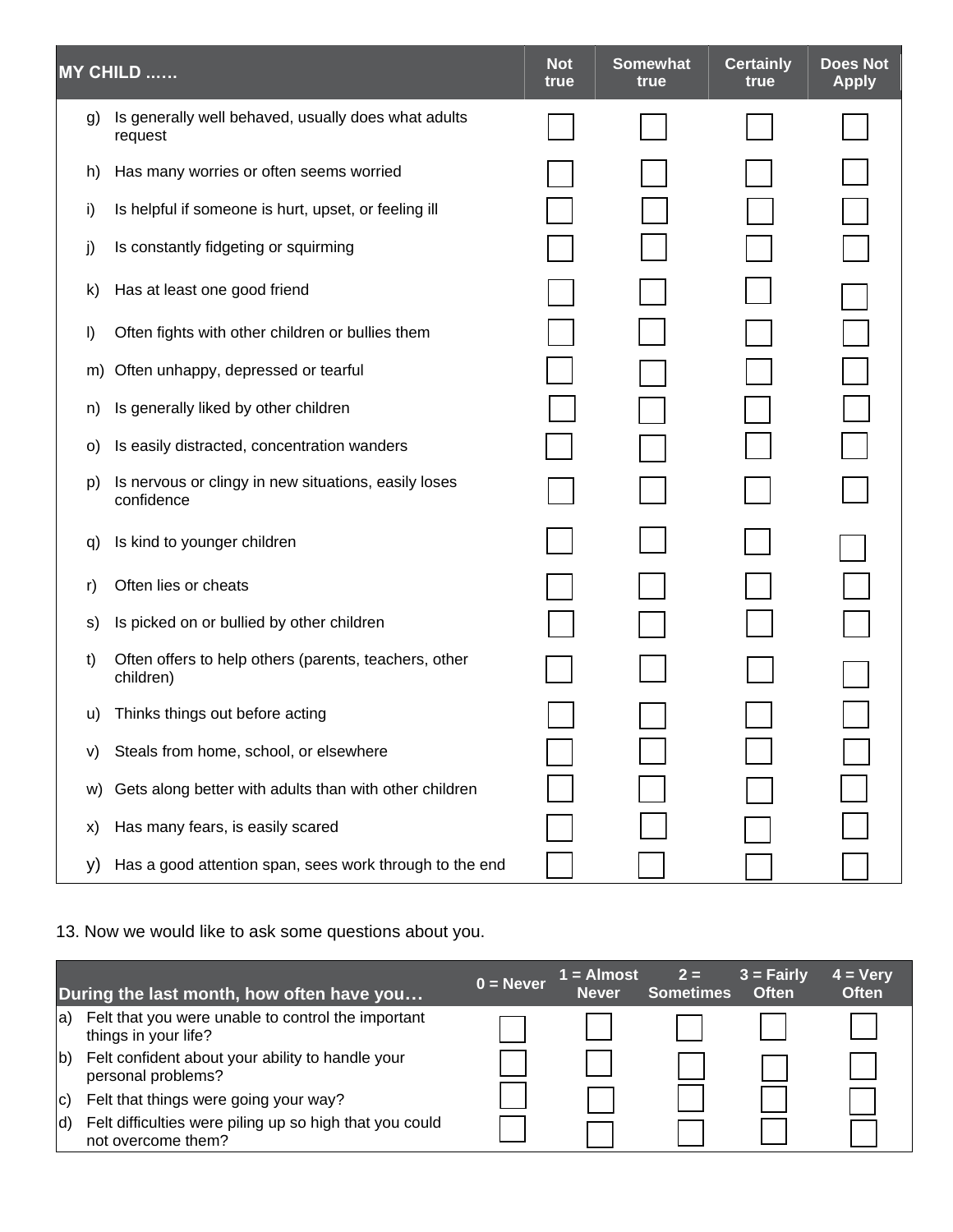|    | 14. In the past 7 days how frequently have you               | <b>Never</b> | <b>Rarely</b> | Sometimes | <b>Often</b> | <b>Always</b> |
|----|--------------------------------------------------------------|--------------|---------------|-----------|--------------|---------------|
| a) | Felt fearful?                                                |              |               |           |              |               |
| b) | Found it hard to focus on anything other than my<br>anxiety? |              |               |           |              |               |
| C) | Had worries that overwhelmed you?                            |              |               |           |              |               |
| d) | Felt uneasy?                                                 |              |               |           |              |               |

| 15. In the past 7 days how frequently have you<br>felt or behaved in the following ways                                                                                                                                                                                                                                                                                                   | Some or a little<br>Rarely or none of<br>of the time<br>the time (less<br>than 1 day)<br>$(1-2 \text{ days})$ | <b>Occasionally or</b><br>a moderate<br>amount of time<br>$(3-4 \text{ days})$ | All of the<br>time<br>$(5-7 \text{ days})$ |
|-------------------------------------------------------------------------------------------------------------------------------------------------------------------------------------------------------------------------------------------------------------------------------------------------------------------------------------------------------------------------------------------|---------------------------------------------------------------------------------------------------------------|--------------------------------------------------------------------------------|--------------------------------------------|
| I was bothered by things that usually don't bother me<br>la)<br>$\mathbf{b}$<br>I had trouble keeping my mind on what I was doing<br>I felt depressed<br>IC)<br>d)<br>I felt everything I did was an effort<br>I felt hopeful about the future<br>le)<br>f)<br>I felt fearful<br>My sleep was restless<br>(g<br> h)<br>was happy<br>li)<br>I felt lonely<br>lj)<br>I could not "get going |                                                                                                               |                                                                                |                                            |

|    | 16. Please indicate how much each of the following<br>influenced your relationship ending with your co-parent? | Not at all | A little | Somewhat | A lot |
|----|----------------------------------------------------------------------------------------------------------------|------------|----------|----------|-------|
| a) | Differences in how to raise the children?                                                                      |            |          |          |       |
| b) | Alcohol and/or drug abuse?                                                                                     |            |          |          |       |
| C) | Physical violence?                                                                                             |            |          |          |       |
| d) | Emotional or verbal abuse?                                                                                     |            |          |          |       |
| e) | Involvement with criminal activity?                                                                            |            |          |          |       |
| f) | Sexual abuse?                                                                                                  |            |          |          |       |
| g) | Infidelity (one of us had an affair/cheated)?                                                                  |            |          |          |       |
| h) | Conflict with in-laws?                                                                                         |            |          |          |       |
| i) | Health issues?                                                                                                 |            |          |          |       |
| I) | Finances (money issues)                                                                                        |            |          |          |       |
| k) | Lack of satisfaction (emotionally, sexually, etc.)                                                             |            |          |          |       |
| I) | <b>Problems Communicating</b>                                                                                  |            |          |          |       |
| m) | Unequal responsibilities with housework and child care                                                         |            |          |          |       |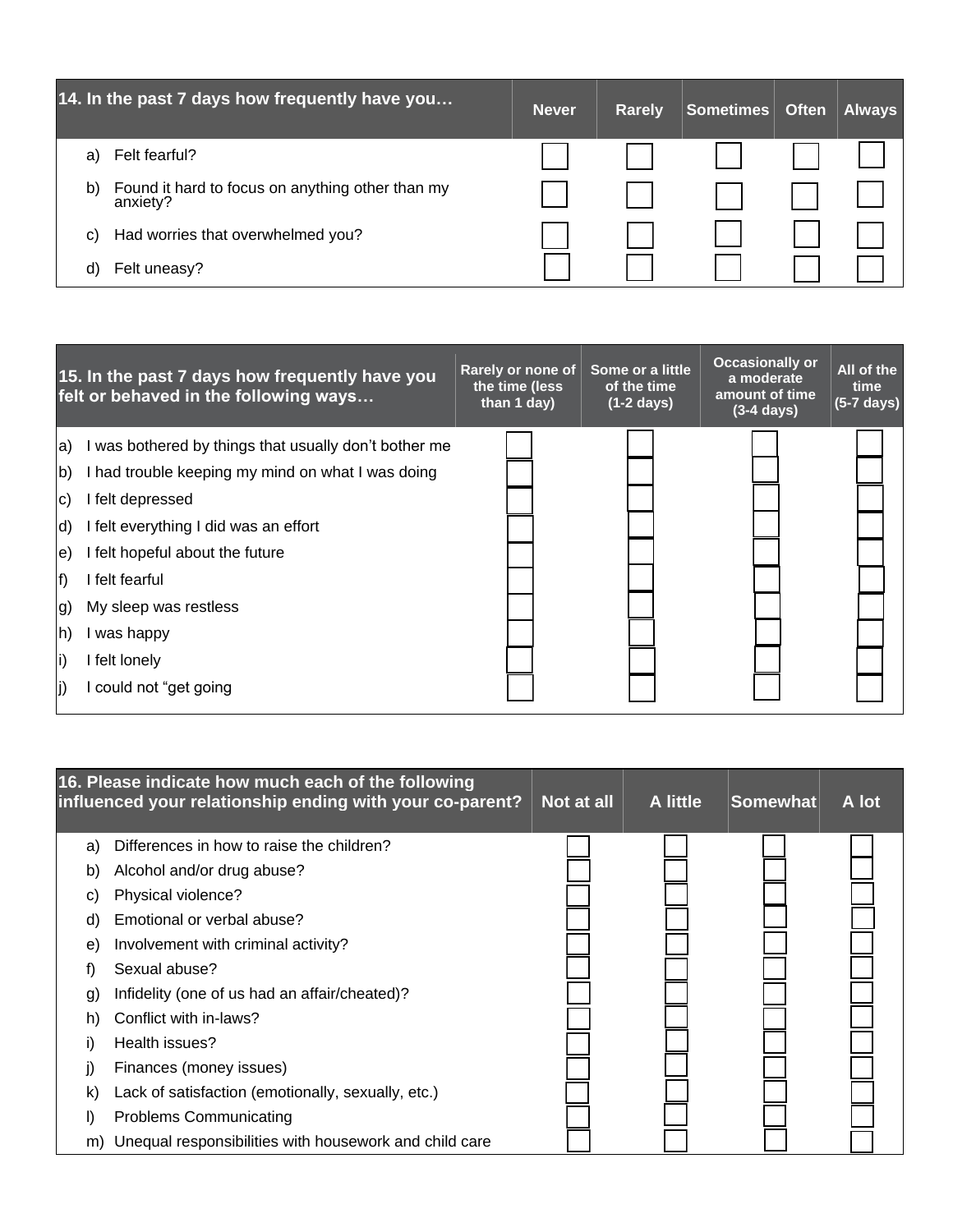| 17. Select the response that best describes the way you and<br>your co-parent work together as parents. |    | <b>Never</b>                                                                                        | <b>Sometimes</b> | <b>Often</b> | <b>Almost</b><br><b>Always</b> | <b>Does Not</b><br><b>Apply</b> |  |
|---------------------------------------------------------------------------------------------------------|----|-----------------------------------------------------------------------------------------------------|------------------|--------------|--------------------------------|---------------------------------|--|
|                                                                                                         |    | In the <b>PAST MONTH</b> how often did the following happen?                                        |                  |              |                                |                                 |  |
|                                                                                                         | a) | I agreed with the decisions my co-parent made about our children.                                   |                  |              |                                |                                 |  |
|                                                                                                         | b) | My co-parent and I discussed the best ways to meet our children's<br>needs.                         |                  |              |                                |                                 |  |
|                                                                                                         | C) | My co-parent and I made joint decisions about our children.                                         |                  |              |                                |                                 |  |
|                                                                                                         | d) | My co-parent and I tried to understand where each other is coming<br>from.                          |                  |              |                                |                                 |  |
|                                                                                                         | e) | My co-parent and I respected each other's decisions made about<br>our children.                     |                  |              |                                |                                 |  |
|                                                                                                         | f) | My co-parent made it hard for me to spend time with my children.                                    |                  |              |                                |                                 |  |
|                                                                                                         | g) | I have reminded my children about special occasions/events to<br>celebrate with their other parent? |                  |              |                                |                                 |  |
|                                                                                                         | h) | I have talked to my children about feelings they are experiencing in<br>the divorce process?        |                  |              |                                |                                 |  |
|                                                                                                         | i) | I felt angry or upset due to communication difficulties with the<br>children's other parent?        |                  |              |                                |                                 |  |

**18. The statements below reflect co-parenting styles that parents have as they interact with their child's other parent after their divorce / separation.**

Please mark/check the **ONE** that most closely reflects how you currently interact with your co-parent.

\_\_\_\_\_ We are close friends and attend child-related activities together.

\_\_\_\_\_ We usually co-parent positively but do not interact unless it involves our child.

\_\_\_\_\_ We intend to co-parent positively but often end up getting angry.

\_\_\_\_\_ We are enemies and conflict and anger keep us from cooperatively coparenting.

\_\_\_\_\_ We do not co-parent; my ex-partner has no contact with me or my child.

| 19. If you are separating or divorcing, please tell us                                                                                                                         | <b>Strongly</b><br><b>Disagree</b> | <b>Disagree</b> | Agree | Strongly<br>Agree |
|--------------------------------------------------------------------------------------------------------------------------------------------------------------------------------|------------------------------------|-----------------|-------|-------------------|
| Even at this point, do you feel your divorce (separation) could be<br>prevented if one or both of you works hard to save the marriage<br>(relationship)?                       |                                    |                 |       |                   |
| If a service were offered to help divorcing (separating) couples work out<br>their problems and save their marriage (relationship), would you seriously<br>consider trying it? |                                    |                 |       |                   |